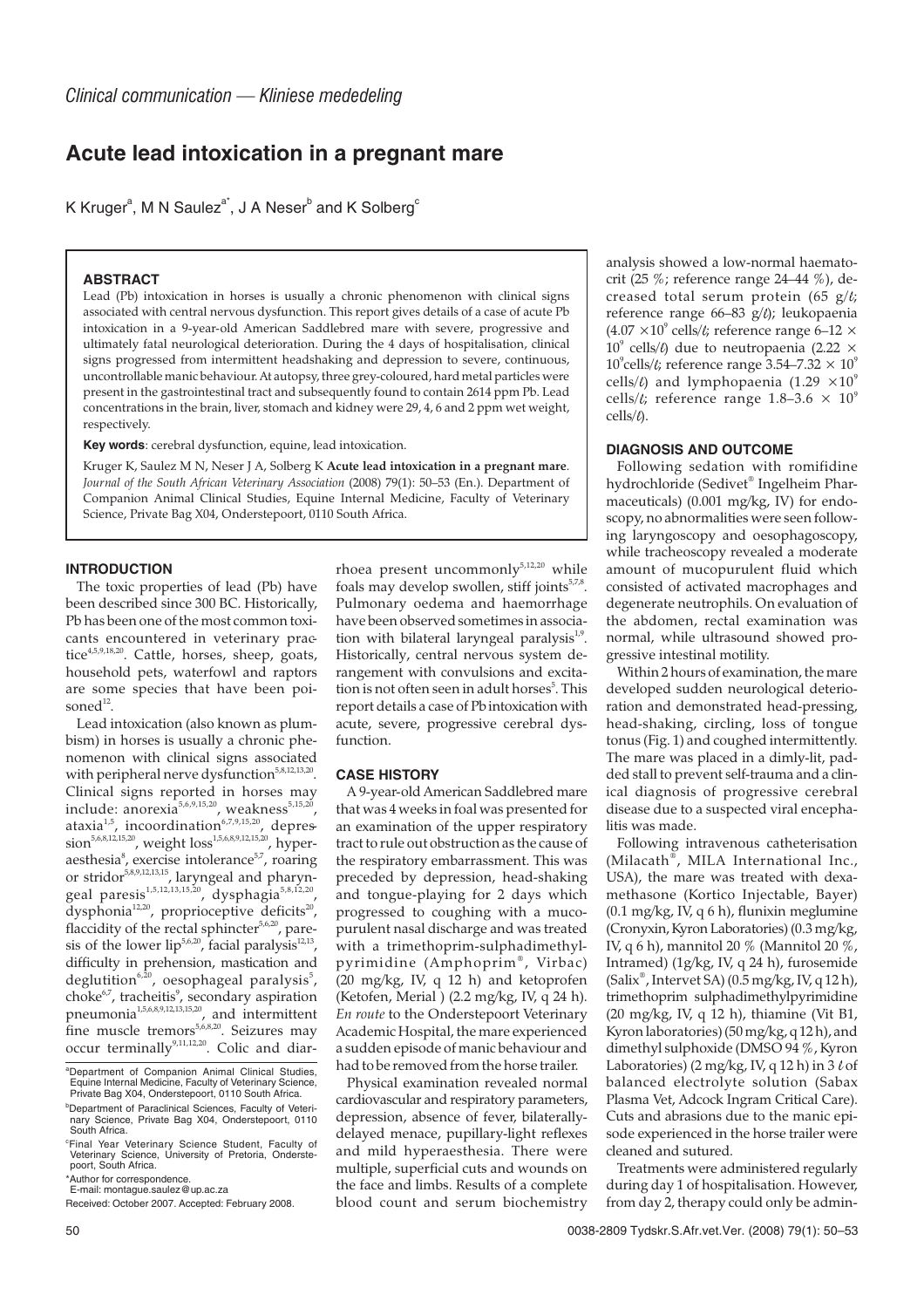istered safely during periods when the mare was calm, as the mare's neurological status deteriorated such that manic episodes lasted longer, were more violent, and seemed to be exacerbated by handling. During hospitalisation, the mare intermittently showed three distinct behavioural patterns: depression, loss of tongue tonus, ptosis and ataxia (swaying from side to side); relatively alert mentation being able to prehend, masticate and swallow food and water; and violent mania (rearing up on hind limbs, running into walls and biting objects). Butorphanol tartrate (Torbugesic® , Fort Dodge Animal Health, USA) (0.06 mg/kg, I M and 0.01 mg/kg, IV) initially seemed to assist handling of the mare during manic episodes but failed to have an effect when neurological symptoms advanced.

Hepatocellular and hepatobillary enzymes (γ-glutamyl transferase and glutamate dehydrogenase), hepatic function tests (bile acids, conjugated and unconjugated bilirubin) as well as prothrombin time and partial thromboplastin time were within normal limits while hyperfibrinogenaemia (7  $g/l$ , reference range  $\langle 4 \rangle$  g/ $\ell$ ) was identified. The leukogram had returned to normal 24 hours after admission. A standing, lumbosacral cerebrospinal fluid centesis was attempted, but was unsuccessful due to the mare's unpredictable behaviour.

Due to the uncontrollable manic episodes, the mare was humanely euthanased with sodium pentobarbitone (Euthapent, Kyron Laboratories) (100 mg/ kg, IV) following chemical immobilisation using etorphine hydrochloride (M99® 9.8 mg/m $\ell$ , Novartis SA) (0.01 mg/kg, IM) on day 4 of hospitalisation.

Since the behavioural abnormalities seen in this mare may have been caused by rabies virus, a full autopsy was undertaken only after an immunofluorescence test was performed on fresh brain and was found to be negative for rabies virus antigen. A toxicology screen for organophosphate, chlorinated hydrocarbon and carbamate pesticides on the stomach contents was negative. At autopsy, 3 grey, hard particles (diameter, 1–2 mm) were discovered, 2 in the stomach (Fig. 2) and 1 in the colon. These particles were subsequently found to contain 2614 ppm Pb by atomic absorption (AA) spectrophotometry (GBC 908 AA, Wilson Scientific Co., South Africa). Histopathology of the brain showed severe congestion, haemorrhage and oedema but no signs of leucoencephalomalacia. No intranuclear, acidfast inclusion bodies could be found within the renal tubular epithelial cells<sup>16</sup>. Lead levels in the brain, liver, stomach and kidney were 29 ppm, 4 ppm, 6 ppm and



Fig. 1: **Acute lead intoxication in a pregnant mare: note the loss of tongue tonus and bilateral ptosis.**

2 ppm wet weight (wm), respectively, as determined by AA spectrophotometry (GBC 908 AA, Wilson Scientific, South Africa). Following an on-site inspection of the stud, haematology and whole blood lead determination on 8 randomly selected horses was normal. Analyses of multiple feed and water specimens for lead collected from the affected horse's stable and other sites, were within acceptable limits (<25 ppb Pb). It is suspected that the lead-containing pellets may have originated from extensive welding and soldering activities on the farm. Three months later, no additional horses have exhibited similar clinical signs.

#### **DISCUSSION**

Lead exposure usually occurs through the oral or respiratory route<sup>15</sup>. Animals have been poisoned by ingestion of lead-based paints<sup>8,9,14,17,20</sup>, putty<sup>9,14,20</sup>, greases $^{\rm 14,20}$ , linoleum $^{\rm 9,14,17,20}$ , leaded petrol $^{9,14,20}$ , used motor oil $^{9,14,20}$ , golf balls $^9$ ,



Fig. 2: **Acute lead intoxication in a pregnant mare: lead particles** (1–2 mm in diameter) **recovered from the stomach and colon.**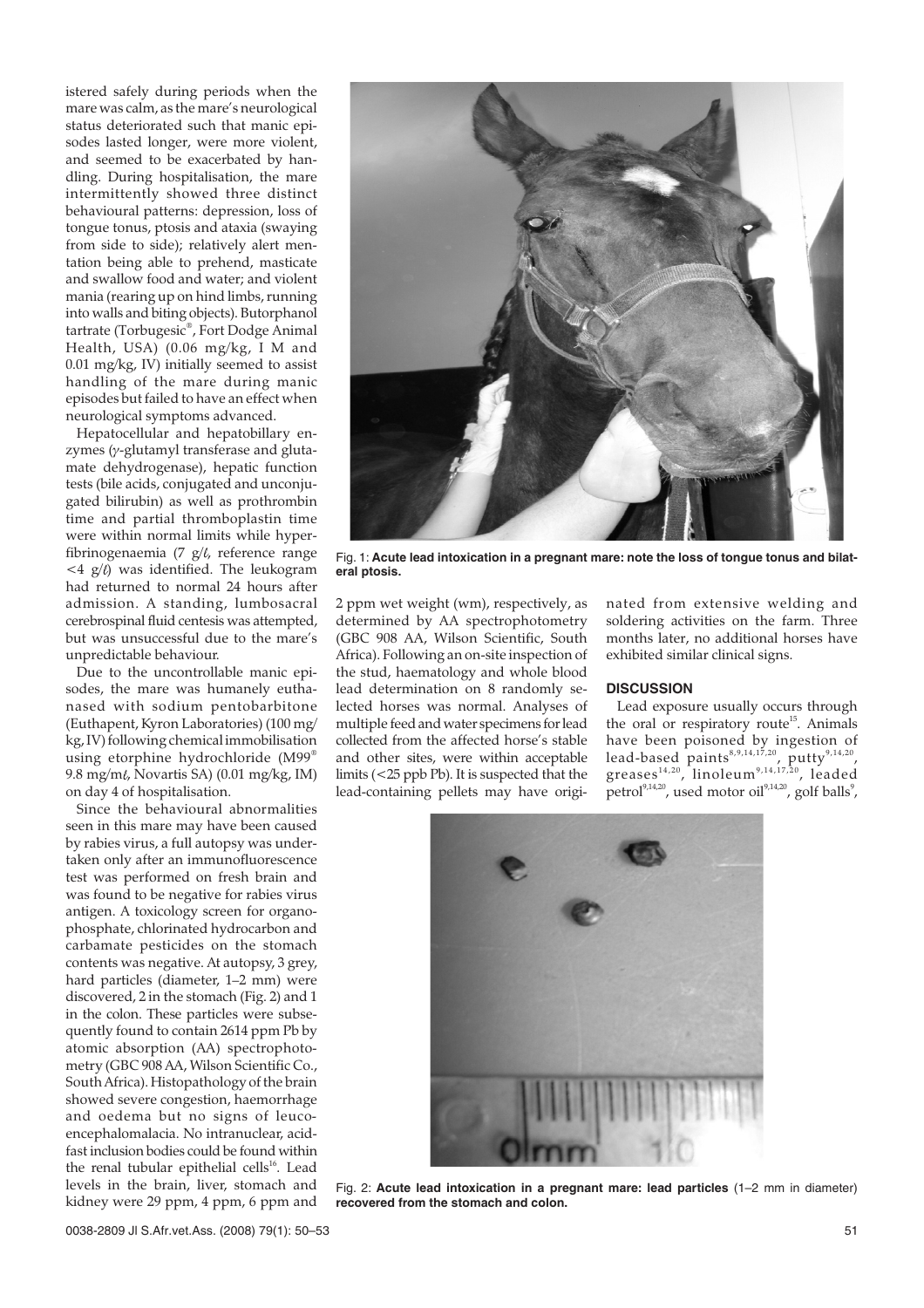solder<sup>14,20</sup>, lead shot<sup>9,14</sup>, roofing materials<sup>14,20</sup>, asphalt<sup>14,18</sup>, industrial effluents<sup>14,20</sup> discarded motor vehicle batteries $8,14,20$ . lead arsenate pesticides<sup>9</sup>, water from lead plumbing $14,20$  and forage contamination near lead smelters<sup>2,5,7,8,10,13,14,15,20</sup>. In horses, Pb poisoning is most often associated with contamination of water and forage due to nearby mining and smelting operations<sup>5,7</sup>. Owing to the selective eating habits of horses, as well as their relative resistance to acute poisoning<sup>9</sup>, horses are more likely to present with chronic lead intoxication<sup>5</sup>.

There is some controversy in the literature regarding Pb toxicity in horses. Clinical signs of chronic Pb toxicity have been reported in horses ingesting as little as 1.7 mg Pb/kg/day<sup>2</sup>; however, horses that were fed 6.25 to 12.2 mg Pb/kg/day for 105 days failed to show any signs of Pb poisoning<sup>9</sup>. The latter study found that horses are less susceptible to chronic, lowlevel poisoning and do not respond to lead in a dose-response form, but according to individual susceptibility<sup>9</sup>, which may explain the wide range reported for chronic Pb toxicity in horses (1–7 mg Pb/kg/day) $8,14,20$ . In addition, many environmental dietary and physiological factors may affect toxicity, such as ingestion of additional Pb from soil during grazing<sup>1,2,5</sup>, competitive inhibition of Pb absorption by diets high in calcium<sup>3,5</sup>, age<sup>14</sup> and reproductive status<sup>14</sup>. Horses are relatively more resistant to acute intoxication, with an oral lethal dose of 500–750 g  $Pb^{12,14}$ .

In retrospect, the initial clinical signs reported in this case could be attributed to a peripheral neuropathy. In horses, a history of upper respiratory obstruction, ataxia, muscle fasciculation and loss of tongue tonus may be suggestive of Pb intoxication. In addition, Pb intoxication has been associated with mild haemolytic anaemia characterised by an inappropriately large bone marrow response in horses $^{11}$ . In this report, the haematocrit was low-normal at admission. However, this might have been incidental as the haematocrit increased to well within the reference range in subsequent laboratory tests and no metarubricytes or basophilic stippling was noticed. With chronic low-dose Pb exposure, absorbed lead is metabolised by the liver and excreted in bile, trapped in renal tubular epithelial cells and bound to the bone substance $^{14}$ , thereby protecting the central nervous system. Lead damages the blood-brain barrier<sup>14</sup> resulting in cerebral oedema and haemorrhage, which is consistent with the postmortem findings of this case. Exposure to high concentrations of Pb results in overt CNS toxicity and colic<sup>8</sup>.

There were no detectable signs of colic in this mare, but CNS derangements predominated (hyperaesthesia, head-pressing, circling to one side, manic behaviour, delayed and absent menace- and pupillary light reflexes). Based on the history, epidemiology, clinical signs and exceptionally high levels of lead contained by the particles in the gastrointestinal tract (2614 ppm Pb wm) and brain (29 ppm Pb wm) $^{19}$  this horse most likely suffered acute Pb intoxication.

In this report, the diagnosis of Pb intoxication was made following autopsy. In a horse that has been exposed to lead, clinical signs in conjunction with whole blood Pb concentrations greater than 0.35 ppm as well as 10 ppm Pb wm in liver and kidneys is considered diagnostic for Pb poisoning, although lower concentrations cannot definitively exclude Pb intoxication<sup>5,8</sup>. Measuring whole blood Pb concentration alone seems to be insensitive and non-specific for diagnosing acute and chronic  $\overrightarrow{P}b$  intoxication in horses<sup>6,15</sup>, with a wide range of normal values being reported<sup>13,21</sup>. Tissue and blood Pb concentrations can eventually return to normal in more chronic cases due to slow bone sequestration $^{11}$ . In such cases, Pb exposure may be diagnosed by testing urine Pb concentration 6 to 12 hours after treatment with calcium disodium EDTA<sup>8,11,12,15</sup>. Increased erythrocyte aminolevulinic acid (ALA) and erythrocyte porphyrins as well as decreased activity of erythrocyte ALA dehydratase in blood may strengthen a diagnosis of Pb poisoning $1,20$ . Although considered to be less diagnostic in cases of Pb exposure, urine may contain increased concentrations of coproporphyrins, uroporphyrins and ALA<sup>5,11,20</sup>

Treatment should include immediate identification and removal of the source of lead, and institution of chelation therapy with calcium disodium EDTA enabling rapid renal excretion<sup>20</sup>. Renal function tests and whole blood Pb concentration may help to identify whether therapy  $\frac{1}{2}$  needs to be repeated<sup>11,20</sup>. British Antilewisite (BAL or dimercaprol) has been used in children and ruminants to decrease the risk of EDTA-induced exacerbation of Pb-induced encephalopathy $5,12$  that may occur as a result of increased mobilisation of lead from bone and tissues, resulting in greater blood Pb concentrations and increased CNS toxicity<sup>13</sup>. D-penicillamine and thiamine is advocated in cases of Pb toxicosis in ruminants $5,12,14$ . However, further studies are required to determine the efficacy of these drugs in horses. They may well have an application in horses, especially in acute Pb intoxication, since cattle most commonly show a similar CNS syndrome to that seen in acute equine Pb intoxications such as the one described in this report $4,5,11$ . Seizures may be controlled with barbiturates, and cerebral oedema may be treated with diuretics. Lucerne has a high calcium content<sup>5,12</sup> and may be beneficial as calcium supplementation may help to antagonise absorption of Pb within the gastrointestinal tract, because Pb and calcium share similar intestinal mucosal binding sites<sup>3</sup>.

In animals with mild to moderate clinical signs, early diagnosis and appropriate therapy will yield a favourable prognosis if the source of Pb can be identified and removed. Animals with severe neurological derangements have a more guarded prognosis<sup>12</sup>. In South Africa, progressive cerebral disease in the adult horse may have various causes, including trauma, rabies, equine encephalosis, equine herpes virus-1, metabolic derangements (severe electrolyte disturbances or pyrrolizidine alkaloid-induced hepatic encephalopathy), leukoencephalomalacia, space-occupying lesions (abscess or tumour), bacterial meningitis, pesticides (organophosphates), poisons (strychnine or metaldehyde), and aberrant parasitic migration.

The authors conclude that Pb exposure in this mare overwhelmed the body's natural defence mechanism of local sequestration, causing severe damage to the blood–brain barrier, subsequently leading to progressive, fatal cerebral dysfunction.

## **ACKNOWLEDGEMENTS**

The authors thank the hospital staff and students of the Onderstepoort Veterinary Academic Hospital who assisted with supportive care for this patient. Special thanks to Drs Pieter Engelbrecht and Ben-Hannes Smith for referring this interesting case. Mr A. Basson (Section of Toxicology, Onderstepoort Veterinary Institute) is acknowledged for the lead analyses.

#### **REFERENCES**

- 1. Aguilera-Tegero E, Mayer-Valor R, Fernandez-Gomez M, Gomez-Villamandos J C, Cano-Exposito T 1996 Lead poisoning, laryngeal paralysis and pulmonary hemorrhage in two horses. *Equine Practice* 18: 16–20
- 2. Arnson A L 1972 Lead poisoning in cattle and horses following long-term exposure to lead. *American Journal of Veterinary Research* 33: 627–629
- 3. Barton J C, Conrad M E, Harisson L, Nuby S 1978 Effects of calcium on the absorption and retention of lead. *Journal of Laboratory and Clinical Medicine* 91: 366–376
- 4. Buck W B 1970 Lead and organic pesticide poisonings in cattle. *Journal of the American Veterinary Medical Association* 156: 1468–1472
- Burrows G E 1982 Lead poisoning in the horse. *Equine Practice* 4: 30–36
- 6. Burrows G E, Borchard R E 1982 Experimental lead toxicosis in ponies: comparison